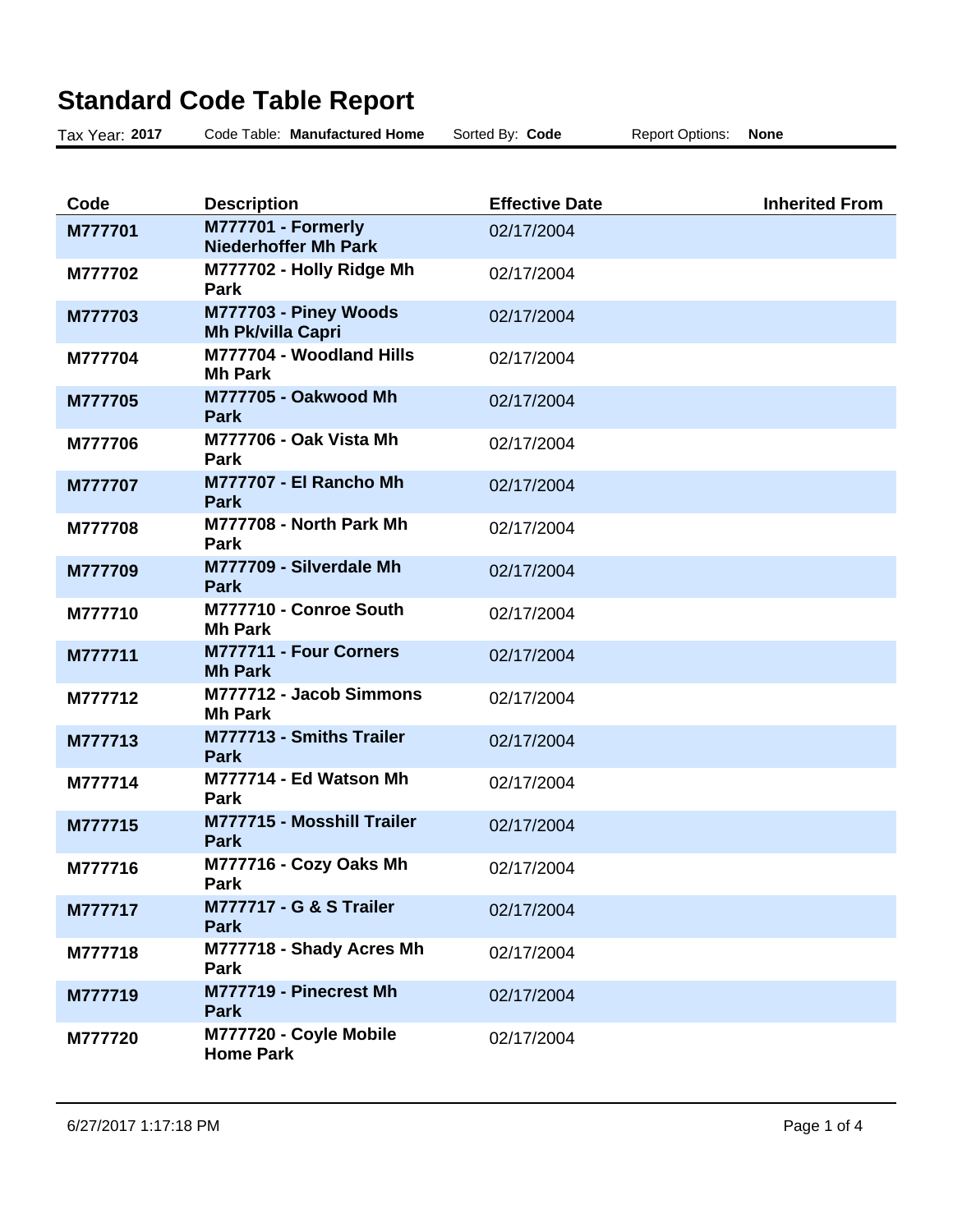| Code    | <b>Description</b>                                      | <b>Effective Date</b> | <b>Inherited From</b> |
|---------|---------------------------------------------------------|-----------------------|-----------------------|
| M777721 | M777721 - Trinity Forest<br><b>Mh Park</b>              | 02/17/2004            |                       |
| M777722 | M777722 - Roberts Mh<br>Park                            | 02/17/2004            |                       |
| M777723 | M777723 - Ceals Mh Park                                 | 02/17/2004            |                       |
| M777724 | M777724 - Childs Mh Park                                | 02/17/2004            |                       |
| M777725 | <b>PARK PLACE ESTATES</b><br><b>MHP</b>                 | 02/17/2004            |                       |
| M777726 | M777726 - Kings Mh Park                                 | 02/17/2004            |                       |
| M777727 | M777727 - Park Avenue Mh<br><b>Park</b>                 | 02/17/2004            |                       |
| M777728 | M777728 - Lezur Tyme Mh<br><b>Park</b>                  | 02/17/2004            |                       |
| M777729 | M777729 - Humble Tank Rd<br><b>Mhp</b>                  | 02/17/2004            |                       |
| M777730 | M777730 - Cedar Crest Mh<br>Park                        | 02/17/2004            |                       |
| M777731 | M777731 - Langston's<br><b>Splendora Mobile Home Pk</b> | 02/17/2004            |                       |
| M777732 | M777732 - Peach Creek Mh<br><b>Park</b>                 | 02/17/2004            |                       |
| M777733 | M777733 - Kingston Park<br>(fka Few's Mh)               | 02/17/2004            |                       |
| M777734 | M777734 - Timberlane<br>(sutton) Acres                  | 02/17/2004            |                       |
| M777735 | M777735 - Knox's Landing<br><b>MH Park</b>              | 02/17/2004            |                       |
| M777736 | M777736 - Timberlane (mc<br><b>Coslin) Acres</b>        | 02/17/2004            |                       |
| M777737 | M777737 - Oak Tree Mobile<br><b>Home PK</b>             | 02/17/2004            |                       |
| M777738 | M777738 - Rayford Mh<br><b>Village</b>                  | 02/17/2004            |                       |
| M777739 | <b>M777739 - Ridge</b><br><b>Community Mhp</b>          | 02/17/2004            |                       |
| M777740 | M777740 - Trinity Park, I                               | 02/17/2004            |                       |
| M777741 | M777741 - Butler Mh Park                                | 02/17/2004            |                       |
| M777742 | M777742 - Lazy Lane Mh<br>Park                          | 02/17/2004            |                       |
| M777743 | M777743 - Westmont Park                                 | 02/17/2004            |                       |
| M777744 | M777744 - Walnut Ridge<br><b>Mh Park</b>                | 02/17/2004            |                       |
| M777745 | <b>M777745 - White Oak</b><br><b>Estates Mh Park</b>    | 02/17/2004            |                       |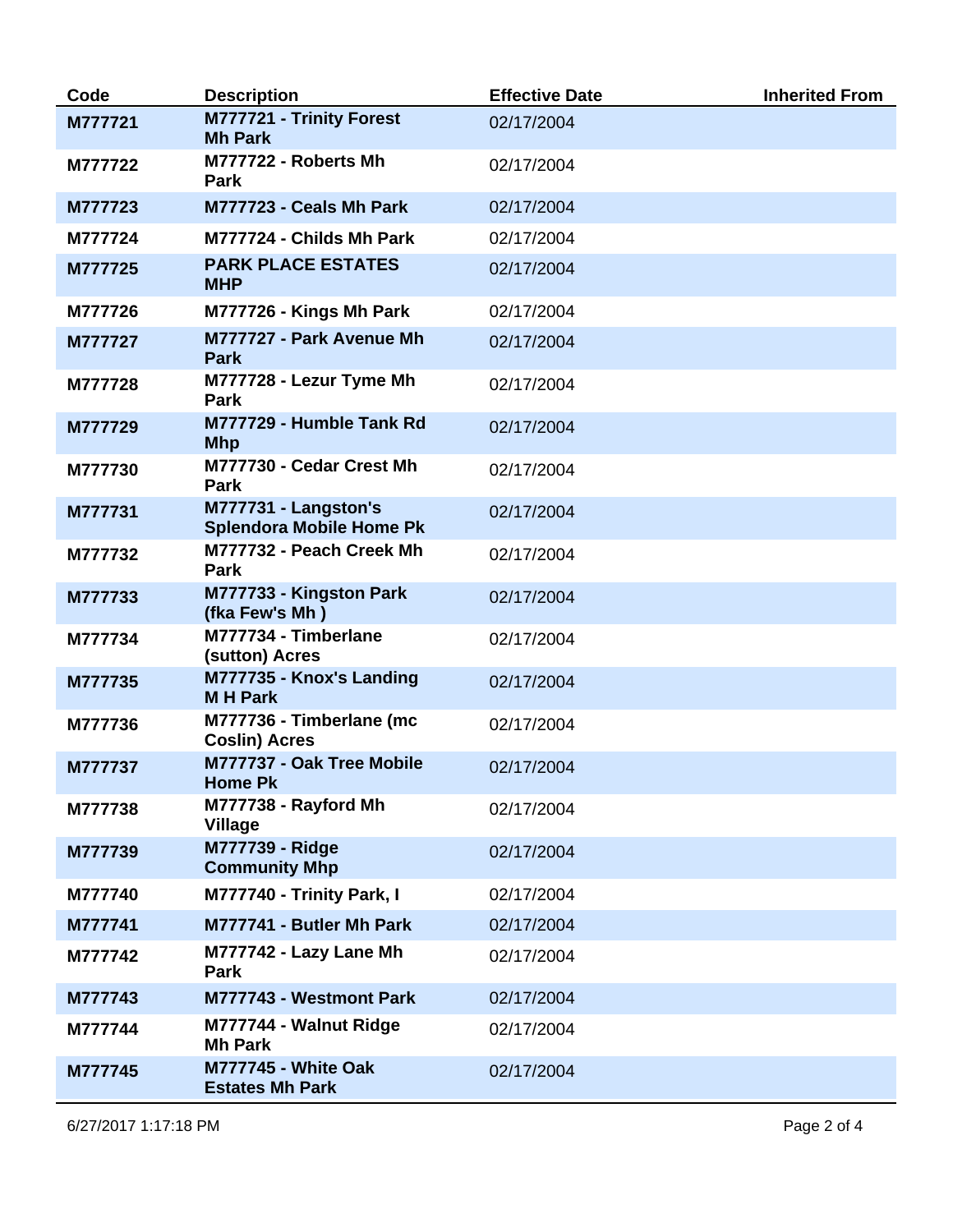| Code    | <b>Description</b>                                             | <b>Effective Date</b> | <b>Inherited From</b> |
|---------|----------------------------------------------------------------|-----------------------|-----------------------|
| M777746 | M777746 - Pinedale Mh<br><b>Park</b>                           | 02/17/2004            |                       |
| M777747 | M777747 - Holly Oaks Mh<br><b>Park</b>                         | 02/17/2004            |                       |
| M777748 | M777748 - Mc Crorey Mh<br>Park                                 | 02/17/2004            |                       |
| M777749 | M777749 - Willis Mobile<br><b>Home Park</b>                    | 02/17/2004            |                       |
| M777750 | <b>CONROE MOBILE</b><br><b>ESTATES (JANICE ST)</b>             | 02/17/2004            |                       |
| M777751 | <b>CONROE MOBILE</b><br><b>ESTATES (NORINE ST)</b>             | 02/17/2004            |                       |
| M777752 | <b>CONROE MOBILE</b><br><b>ESTATES (SEMANDS ST)</b>            | 02/17/2004            |                       |
| M777753 | <b>CONROE MOBILE</b><br><b>ESTATES (SHARON ST)</b>             | 02/17/2004            |                       |
| M777754 | <b>CONROE MOBILE</b><br><b>ESTATES (ADKINS ST)</b>             | 02/17/2004            |                       |
| M777755 | <b>CONROE MOBILE</b><br><b>ESTATES (LILLIAN ST)</b>            | 02/17/2004            |                       |
| M777756 | <b>CONROE MOBILE</b><br><b>ESTATES (ELOISE ST)</b>             | 02/17/2004            |                       |
| M777757 | <b>CONROE MOBILE</b><br><b>ESTATES (TOLEDO ST)</b>             | 02/17/2004            |                       |
| M777758 | <b>CONROE MOBILE</b><br><b>ESTATES (6TH ST)</b>                | 02/17/2004            |                       |
| M777759 | M777759 - Conroe Mobile<br><b>Estates (8th St)</b>             | 02/17/2004            |                       |
| M777760 | <b>CONROE MOBILE</b><br><b>ESTATES (DIANE ST)</b>              | 02/17/2004            |                       |
| M777761 | M777761 - Conroe Mobile<br><b>Estates (lori St)</b>            | 02/17/2004            |                       |
| M777762 | <b>CONROE MOBILE</b><br><b>ESTATES (MARIE ST)</b>              | 02/17/2004            |                       |
| M777763 | <b>CONROE MOBILE</b><br><b>ESTATES (LINDA ST)</b>              | 02/17/2004            |                       |
| M777764 | <b>CONROE MOBILE</b><br><b>ESTATES (BETTY ST)</b>              | 02/17/2004            |                       |
| M777765 | <b>M777765 - CONROE</b><br><b>MOBILE ESTATES (PEGGY</b><br>ST) | 02/17/2004            |                       |
| M777766 | M777766 - Conroe Mobile<br><b>Estates (pauline St)</b>         | 02/17/2004            |                       |
| M777767 | M777767 - Conroe Mobile<br><b>Estates (edgar St)</b>           | 02/17/2004            |                       |
| M777768 | M777768 - Conroe Mobile<br>Estates (9th St)                    | 02/17/2004            |                       |

6/27/2017 1:17:18 PM Page 3 of 4